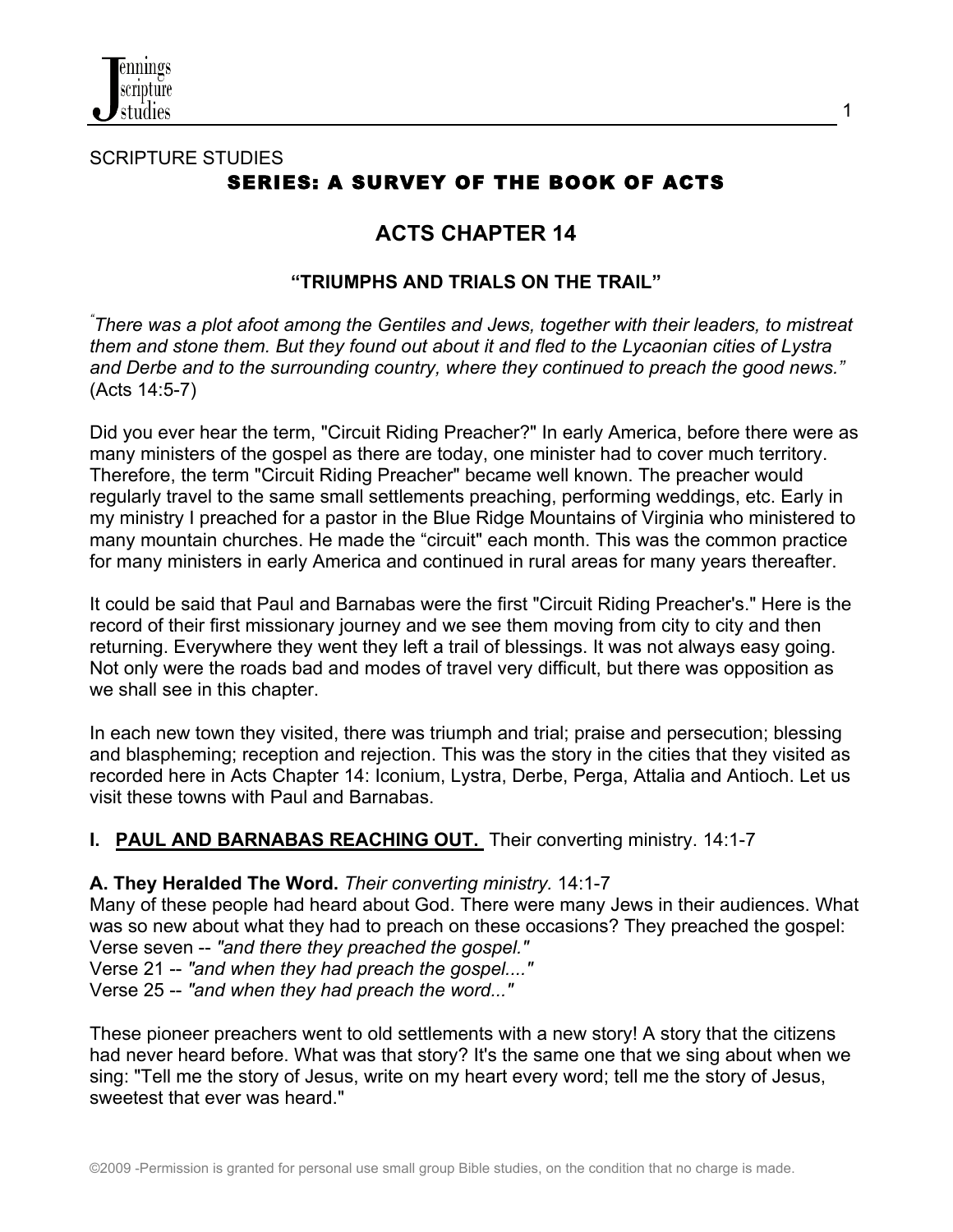They preached Christ crucified, buried and risen from the dead! This is what they heralded in the streets, in the synagogues and to all souls! The message that we must proclaim today is the same. Today there are new cities in new countries but the same old story. We have a first century message for 21st-century man!

# **B. They Helped The Weak.** *Their comforting ministry.* 14:8-10

Those who preach the Gospel are to be aware of every type of human suffering and need. When Paul and Barnabas came to Lystra preaching the gospel, they found a man that had been crippled from birth.

These compassionate communicators of the Good News of Christ also possessed the compassion of Christ and reached out to an infirm man performing a miracle of healing. The reaction of the populace to this miracle was unexpected and unacceptable.

The pagan populace of Lystra said, "See what Paul and Barnabas have done! These are not men, they are god's come down in the form of men." These people were steeped in Greek mythology and in their ignorance they called Barnabas "Jupiter" and Paul "Mercurius." Jupiter is the Latin for the Greek word "Zeus" who was the national god of the Greeks and Mercurius or "Hermes" as the Greeks called him, was the messenger of Zeus. Mercurius was more commonly called Mercury.

According to the Latin poet Ovid, it was believed that Jupiter and Mercury had once before visited them in human form and the Temple of Jupiter had been erected to commemorate this visit. Now, they thought that these pagan deities had revisited them in the persons of Paul and Barnabas. Verse 13 tells us that the priests of Jupiter brought garlands to decorate Paul and Barnabas, much like the Hawaiians put flowers around the necks of visitors, and they brought oxen to sacrifice to them. In other words, they were in the process of worshiping Paul and Barnabas, who, when they perceived what was happening, demanded that such actions immediately cease.

This treatment of Paul and Barnabas was probably the greatest problem they ever faced. You see, if the devil could not defeat them by criticism in the previous town of Iconium, perhaps he could defeat them here and Lystra by heaping praise upon them. Lesser men might have been tempted to give in to these pagan people and turn it to their own advantage. There have always been men in every age, who have used religion to feather their own nests. We are aware of such shenanigans in our own day. Thousands of people have followed cult leaders who have preyed upon the ignorant.

Paul and Barnabas were in great danger when men suggested that they should be worshiped. This is a peril to any Christian worker. We have seen in our day that Christian workers can be and have been elevated far above anything that they deserve. Prosperity of any sort is dangerous, but praise is the most subtle and deceitful. There is that in human nature that responds to flattery which must be avoided. Not that praise should never be given, if by that is meant sincere and kind expressions of appreciation, but when praise and adoration is heaped upon mere human servants of the Lord, it is hazardous both to the giver as well as the receiver.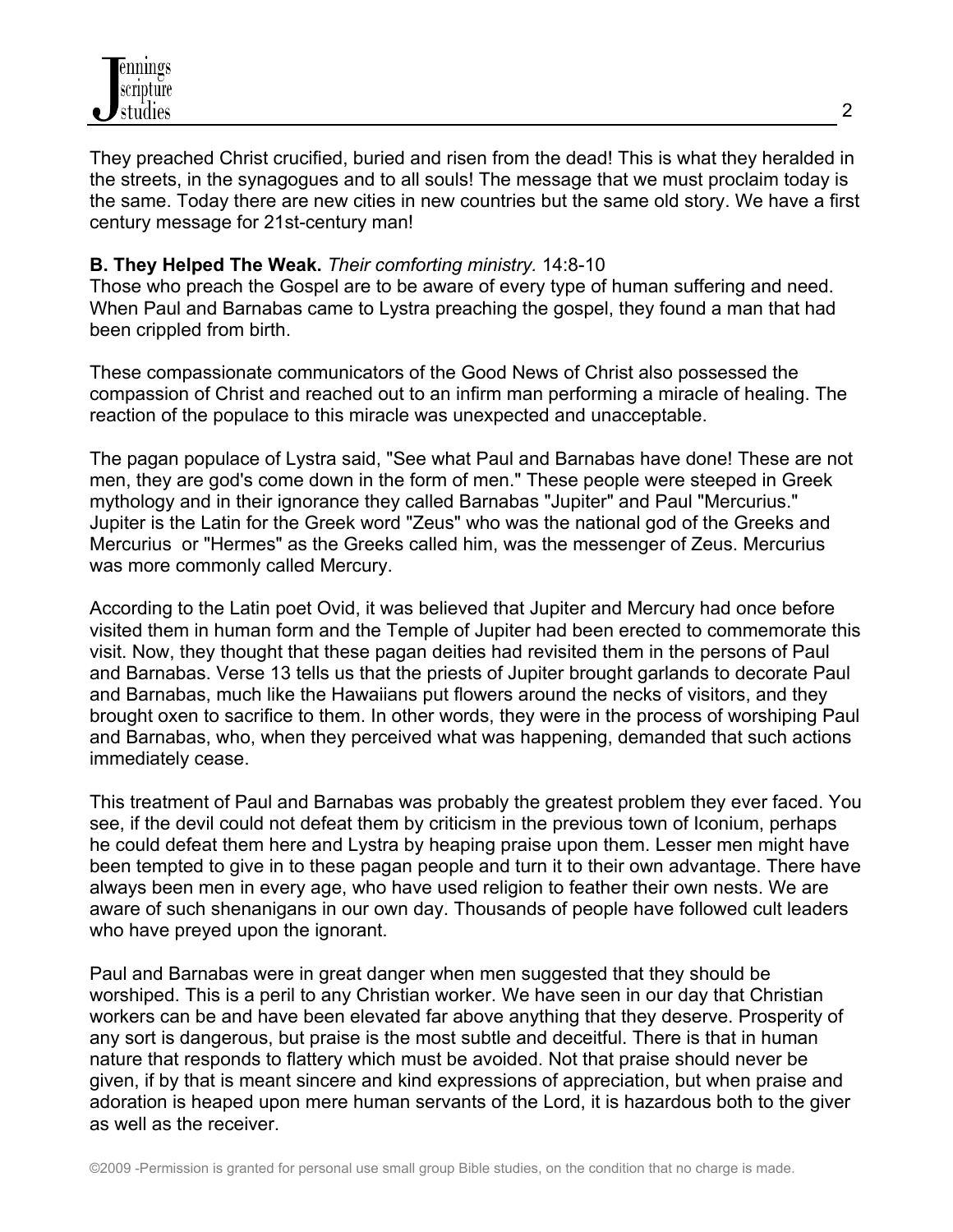

Here in these verses we have seen Paul and Barnabas reaching out -- reaching out to herald the Word and to help the weak. The world of mankind needs converting and comforting. That is also our commission for Christ.

# **II. PAUL AND BARNABAS ROUGHED UP.** 14:5-6

Wherever Paul and Barnabas went they met various forms of opposition. In Iconium we read that, *"the unbelieving Jews stirred up the Gentiles and poisoned their minds against the brethren."* (14:2) and *"a violent attempt was made by both the Gentiles and Jews, with their rulers, to abuse and stone them, they became aware of it and fled…."* (14:5-6)

Jesus had told his disciples, "*when they persecute you in this city, flee into another."* (Matthew 10:23). It is the wise witness who knows when to fight and when to flee! Paul and Barnabas were forced to flee from some of the cities in which they had ministered. The actions and reactions were different in almost every city. In some places they were received and in others they were roughed up!

#### **A. There Was A Verbal Abuse.**

Notice the words, *"the unbelieving Jews stirred up the Gentiles and poisoned their minds against the brethren."* (14:2) how do you suppose the enemies of Paul and Barnabas did this? By speaking against them -- verbally attacking them! James writes of the tongue, *"It is full of deadly poison."* (James 3:8).

Verbal abuse drove two of the godliest men on earth out of the city of Iconium and other cities, thereby depriving sinners of hearing the only message of salvation. I wonder how many children heard their parents verbally abusing the servants of God? Not only would adults be deprived of the soul-saving message but the children would suffer also. It is always the case. Children hear parents in their homes criticizing men and women of God and then those same parents wonder why their children have no respect for the church. Such parents reap what they sow!

#### **B. There Was Physical Abuse.**

*"A violent attempt was made by both the Gentiles and Jews, with their rulers, to abuse and stone them, they became aware of it and fled…."* (14:5-6)

*"Then Jews from Antioch and Iconium came there; and having persuaded the multitudes, they stoned Paul and dragged him out of the city, supposing him to be dead."* (14:19)

Unbelieving Jews from the previous cities tracked down the missionaries. They persuaded the mob to stone Paul. Some think that Paul actually died at this time and was raised from the dead miraculously. (Compare II Cor. 12:1-4) At the very least there was a miracle of healing, for we read, *"However, when the disciples gathered around him, he rose up and went into the city."* (14:20) In Chapter 15 Paul and Barnabas are referred to as *"men that hazarded their lives for the name of our Lord Jesus Christ."* (15:26)

In II Timothy, Paul refers to these difficult times: *"But you have carefully followed my doctrine, manner of life, purpose, faith, longsuffering, love, perseverance, persecutions, afflictions, which happened to me at Antioch, at Iconium, at Lystra—what persecutions I endured. And*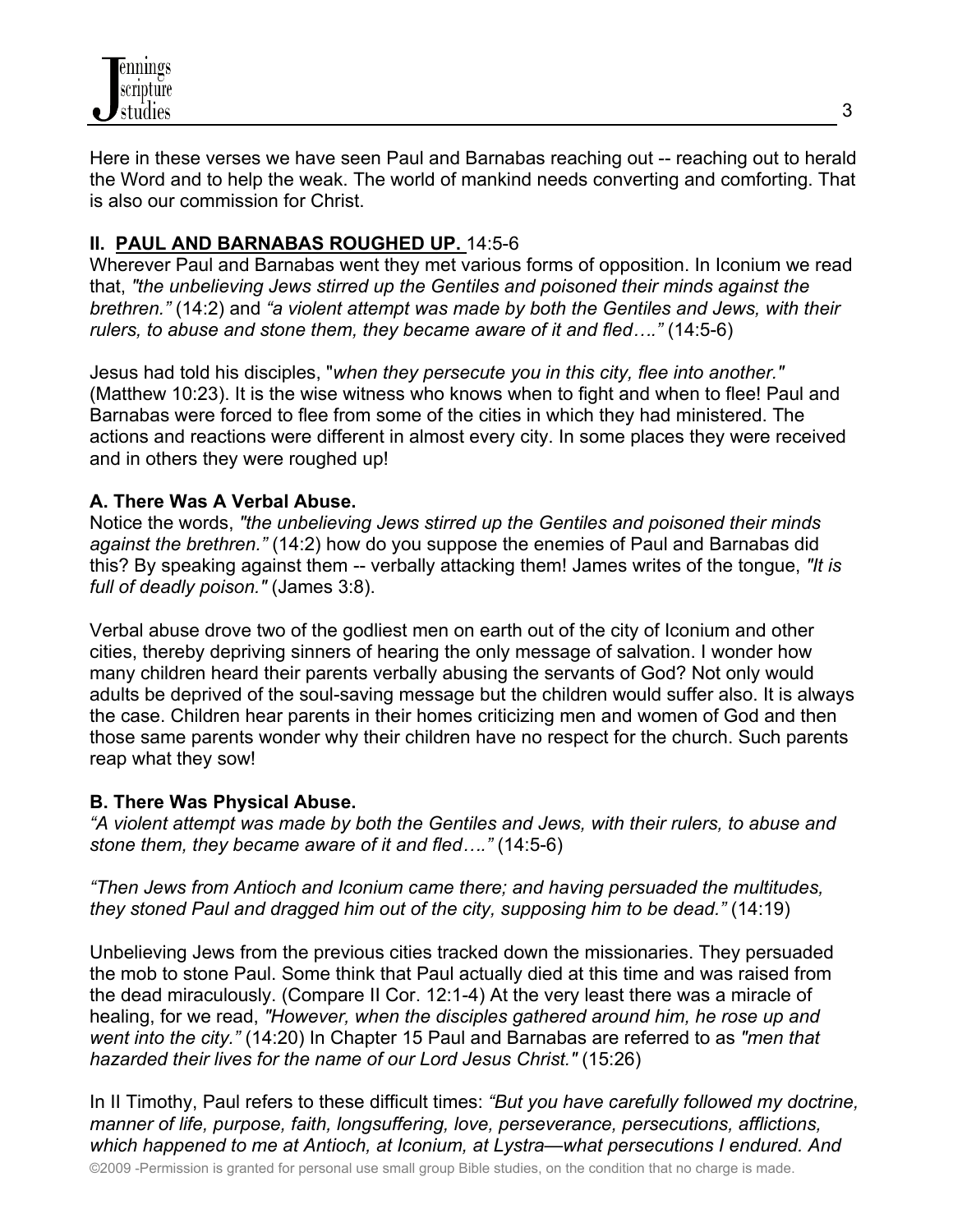*out of them all the Lord delivered me. Yes, and all who desire to live godly in Christ Jesus will suffer persecution."* (II Tim.3:10-12).

**Illustration:** The hymn "Am I A Soldier of The Cross" was written by Isaac Watts in 1709, to follow a sermon on 1 Corinthians 16:13, *"Watch, stand fast in the faith, quit you like men, be strong."* Here it is:

> "Am I a soldier of the cross? A follower of the Lamb? And shall I fear to own His cause Or blush to speak His name?

 Must I be carried to the skies On flowery beds of ease, While others fought to win the prize And sailed thru bloody seas?

 Are there no foes for me to face? Must I not stem the flood? Is this vile world a friend to grace, To help me on to God?

 Sure I must fight, if I would reign Increase my courage, Lord! I'll bear the toil, endure the pain, Supported by Thy word."

## **III. PAUL AND BARNABAS RETURN HOME.** 14:21-27

After preaching the gospel at a place called Derbe the two men sensed that they had reached their outward destination for the time being. Therefore, they began their journey back to the church in Antioch from which they had been sent.

## **A. They Retraced Their Steps.**

*"Now when they had preached the word in Perga, they went down to Attalia. From there they sailed to Antioch, where they had been commended to the grace of God for the work which they had completed."* (14:25-26)

They retraced their steps in order to edify and encourage the converts they had previously made. Here we sense that true missionary work is more than just evangelizing. There are those who are won to Christ who must be stabilized. A proper missionary program has as its aim the establishment on the mission field of a self-governing, self-sustaining and selfpropagating church. This was the purpose and practice of Paul. And we would do well to always follow his example in this respect.

They ordained elders, or pastors, to lead the newly established churches. They knew that their personal work was only going to last so long therefore they established local churches where the converts could fellowship and grow together.